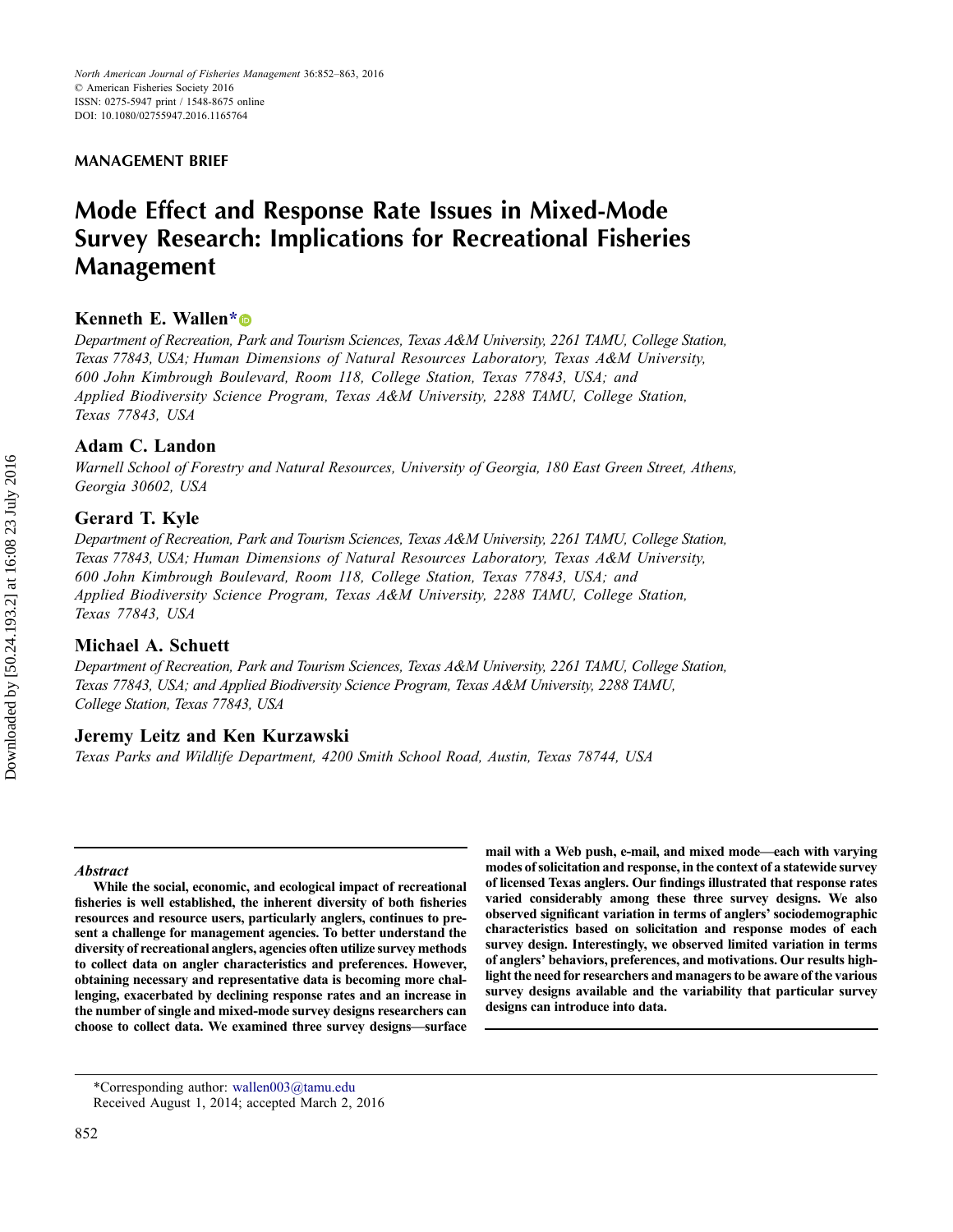The importance of recreational fisheries has been increasingly recognized in the USA and abroad for their social (Wilde et al. [1996](#page-11-0); Hickley and Tompkins [1998](#page-10-0)), economic (Hutt et al. [2012\)](#page-10-1), and ecological impacts (McPhee et al. [2002](#page-10-2); Coleman et al. [2004\)](#page-9-0). However, the diffuse nature of access and heterogeneity in preferences of anglers makes managing recreational fisheries particularly challenging. Thus, effective management of recreational fisheries necessitates in-depth knowledge of angler attitude and behavior (Ward et al. [2013\)](#page-11-1). To that end, ecological data relevant to understanding the populations and habitat characteristics of target species are often incorporated into decision-support models for fisheries management (Hillborn and Walters [1992](#page-10-3)). However, data concerning the characteristics, preferences, and behaviors of recreational anglers, which enable managers to gauge the efficacy of management decisions and policy, are only recently, relative to ecological data, being included in decisions for recreational fisheries management (Fenichel et al. [2012\)](#page-10-4).

Obtaining these data on a scale applicable to fisheries management agencies with statewide jurisdictions is a challenge for human dimensions researchers in the United States. Human dimensions data have historically been collected through mail-back questionnaires delivered to a sample of residential addresses from a population of licensed anglers. However, response rates for mail-back questionnaires have declined precipitously over recent decades within both the context of natural resource management (Connelly et al. [2003\)](#page-9-1) and the social sciences generally (National Research Council [2013;](#page-10-5) J. A. Boser and K. Green, paper presented at the MidSouth Educational Research Association annual meeting, 1997). This decline has brought into question the ability of mailbased survey methods to obtain representative data for use in recreational fisheries management, particularly when knowledge of the characteristics of the broader population of anglers is limited.

In response, managers have sought alternative methods of data collection. Mixed-mode designs—those utilizing a combination of solicitation and response modes, e.g., mail and e-mail—have emerged as one such alternative. These methods are potentially more cost effective, limit sampling biases, and increase response rates (Connelly et al. [2003;](#page-9-1) Stoop et al. [2010;](#page-10-6) Kreuter [2013;](#page-10-7) Gigliotti and Dietsch [2014\)](#page-10-8). However, participants of mixed-mode surveys can vary significantly in terms of their sociodemographic characteristics depending on the method by which they were initially solicited and ultimately chose to respond (e.g., e-mail compared with mail-back questionnaires; Graefe et al. [2011;](#page-10-9) Lesser et al. [2011;](#page-10-10) Sexton et al. [2011](#page-10-11)). Although mode effects concerning sociodemographic characteristics are fairly well documented (Vaske [2011\)](#page-11-2), the extent to which different modes of survey solicitation and response influence variables of interest to recreational fisheries management, including angler behaviors,

motivations, preferences, and expenditures, is relatively unknown but of practical importance.

The purpose of this study is to compare differences in response rates, sociodemographic characteristics, and angler behaviors, motivations, preferences, and expenditures between and within samples obtained from three common survey designs. Our findings provide insights regarding the strengths and limitations of these survey methods for researchers designing and analyzing survey-based data. Likewise, our results provide needed clarification concerning variability in factors of interest to recreational fisheries management.

## Survey Methods and Evaluation in Human Dimensions Research

Mixed-mode surveys typically solicit participants to complete a questionnaire using a combination of data collection modes. For example, participants can be sent (1) a hard copy mail-back questionnaire to their residential address, (2) a solicitation letter sent to their residential address with a link to a Web site to complete the questionnaire online, and/or (3) an invitation via e-mail to complete an online questionnaire. Participants may be contacted multiple times through each of the modes described above or through additional prompts, e.g., advance-notice letter, thank you cards, or reminder cards, depending on the specific study design (Dillman et al. [2014\)](#page-10-12). In addition to the advantages to mixed-mode designs previously mentioned, they also lessen the time it takes to collect data, improve response rates, decrease nonresponse bias (Dillman et al. [2009](#page-10-13); Stern et al. [2014\)](#page-10-14), reduce monetary costs (Schmidt [1997;](#page-10-15) Greenlaw and Brown-Welty [2009\)](#page-10-16), and reduce coverage error (Dillman et al. [2014\)](#page-10-12).

While mixed-mode designs are a potentially effective alternative to customary mail-based methods, they are not without their own sources of potential bias or mode effects (Bradburn [1983;](#page-9-2) Babbie 1998; Dillman [2000](#page-9-3); Sax et al. [2003](#page-10-17); de Leeuw [2005;](#page-9-4) Vaske [2011\)](#page-11-2). In general, the mode in which a questionnaire is administered may affect a participant's answers to specific questions, place an unaccounted response burden on a participant, or otherwise affect a participant's ability to receive or respond to the questionnaire. Here, mode refers to the method of data collection—how an individual's participation is solicited and subsequently completes the questionnaire—and mode effect refers to variation in sample characteristics as a function of the method of collection. For example, limited access to the Internet, unfamiliarity with the Internet, or a lack of a computer can constrain participation in Web-based surveys, and while stratified-sampling and statistical-weighting techniques can alleviate potential biases associated with mode effects, those techniques only do so if the relevant population data to be used for weighting against are known.

Although mode effects can vary from context to context, research has observed a number of common differences in participants' characteristics as a function of survey methods (Schwarz et al. [1991;](#page-10-18) Dillman and Christian [2005;](#page-9-5) Elliott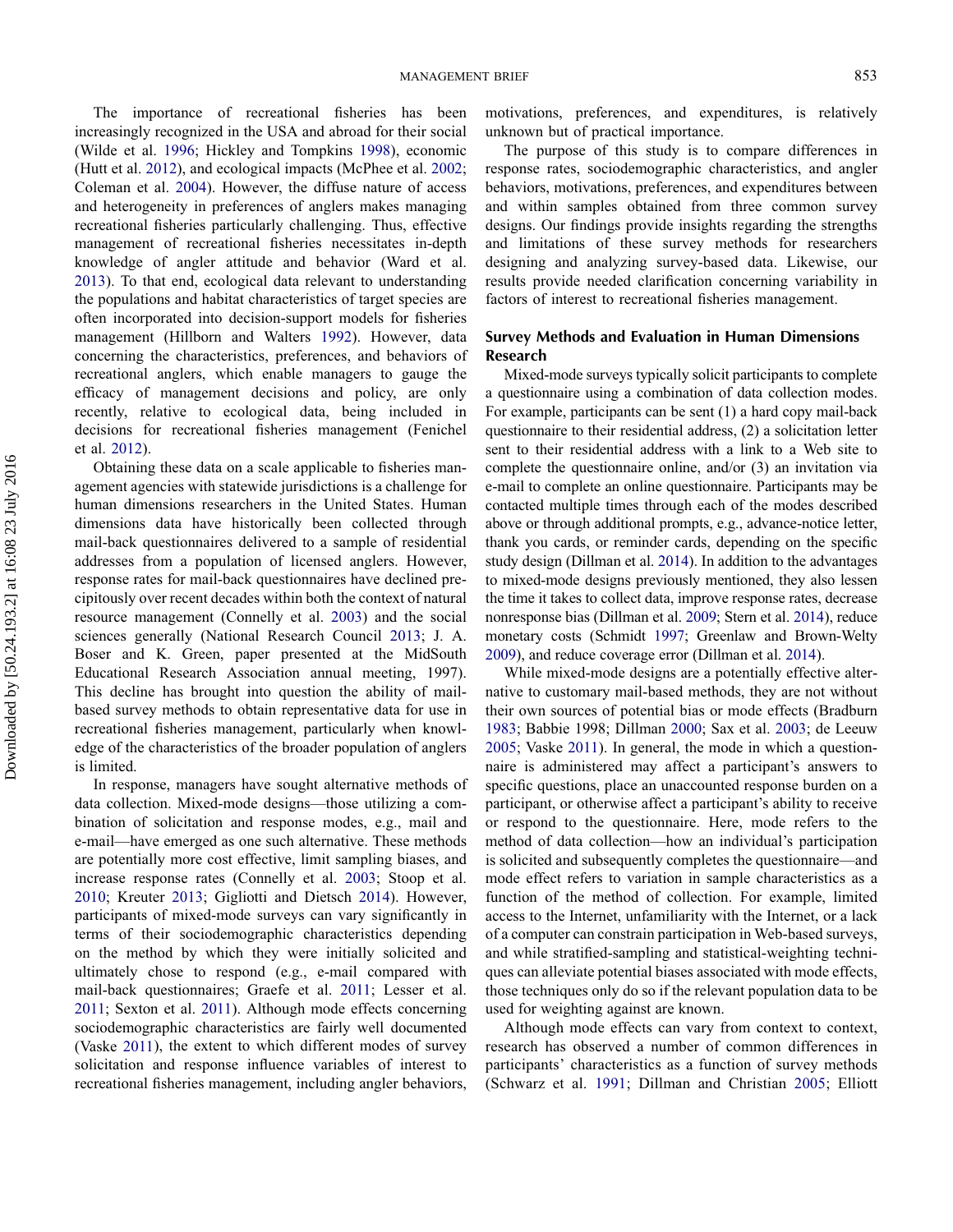et al. [2009](#page-10-19); Vannieuwenhuyze et al. [2010](#page-11-3); Shin et al. [2012](#page-10-20)). A recent special issue of the journal Human Dimensions of Wildlife published several studies that addressed some of these concerns. In a survey of National Wildlife Refuge visitors, Sexton et al. ([2011\)](#page-10-11) observed significant differences in education and income based on the participant's mode of response. Their results indicated participants who completed online questionnaires were significantly wealthier and received more years of formal education than individuals who responded to questionnaires through the mail. Similarly, a survey of Pennsylvania recreationists conducted by Graefe et al. ([2011\)](#page-10-9) found significant differences in age, income, and education among study participants based on their mode of response, with online participants tending to be younger, wealthier, and possess more years of formal education. Among licensed Oregon hunters, Lesser et al. [\(2011](#page-10-10)) also observed differences in participant characteristics based on mode of response. Their results illustrated that, while controlling for age and gender, an individual's decision to respond depended on the mode of solicitation, i.e., by mail invite only or through an Internet and mail invite, with older participants less likely to complete an online questionnaire.

While these and other studies have furthered our knowledge of mode effects' impact on the distribution of participants' sociodemographic characteristics, they do not, for the most part, address the potential impact mode effects may have on variables of more substantive interest to recreational fisheries managers. For example, indicators of anglers' harvest orientations and catch rates have potential implications for setting bag limits for specific species (Schroeder and Fulton [2013\)](#page-10-21). An understanding of angler fishing-related expenditures can also reveal the economic impact and value that recreational fisheries have to communities and the state (Southwick Associates [2013\)](#page-10-22). Likewise, an understanding of angler satisfaction provides agencies with a broader understanding of the extent to which they are meeting the public's angling needs (Beardmore at al. [2015](#page-9-6)).

#### The Current Study

The Texas Parks and Wildlife Department's (TPWD) Statewide Survey of Licensed Anglers provides a context in which to explore these issues. The statewide survey is conducted approximately every 5 years to assess Texas anglers' motives, preferences, satisfaction, sociodemographic characteristics, expenditures, and behaviors associated with the recreational fisheries of Texas. Since 1993, the survey has experienced a precipitous decline in response rate ([Figure 1](#page-2-0) in present paper; Kyle et al. [2014](#page-10-23)). In response to this decline, researchers have explored alternative modes of survey collection, including mixed-mode designs. However, questions remain regarding the most appropriate sampling design and analyses to attend to these concerns. To address these questions, we designed a quasiexperimental study incorporating three common sampling designs into



<span id="page-2-0"></span>FIGURE 1. Response rates for the Texas Statewide Survey of Licensed Anglers from 1993 to 2012. Between 1993 and 2008, the statewide survey design was entirely a mail-back questionnaire. The 2012 survey response rate reflects only the mixed-mode treatment questionnaires.

the most recent Statewide Survey of Licensed Anglers: mixed mode, e-mail only, and surface mail with Web push. We were interested in determining whether these three survey designs produce samples with similar patterns of angler participation (e.g., behaviors, motivations, preferences, and expenditures), sociodemographic characteristics, and response rates. Similarities and differences among the samples produced by these designs can elucidate how variables of interest to managers are influenced by the survey methods used to assess them, and therefore the management decisions informed by them.

## METHODS

Data collection.—In partnership with TPWD, the Statewide Survey of Licensed Anglers was administered via three modes of solicitation: a surface mail with Web push, a mixed mode with both mail (with Web push) and e-mail invitation, and an e-mail invitation. Freshwater and saltwater anglers ( $n = 9,000$ ) were sampled from the larger population of approximately 1.2 million resident license holders in Texas (license period: September 1, 2011, through August 31, 2012). Texas residents can purchase fishing licenses at a range of locations across Texas, including TPWD offices, TPWD managed state parks, commercial outdoor stores, and online through the TPWD Web site. The range of personal information collected at the point of sale varies as a consequence of the resident's personal characteristics (e.g., does not possess an e-mail account) and the capacity of the unit selling the license (e.g., does not collect e-mail address information). The only information collected from all licensed Texas anglers is postal address and age. Approximately 5% of license holders provided their e-mail address for the 2011–2012 license period. For all three solicitation modes, the collection protocols were modified from the framework outlined by Dillman et al. ([2014](#page-10-12)). Letters, survey packets, and e-mails were synchronized to arrive at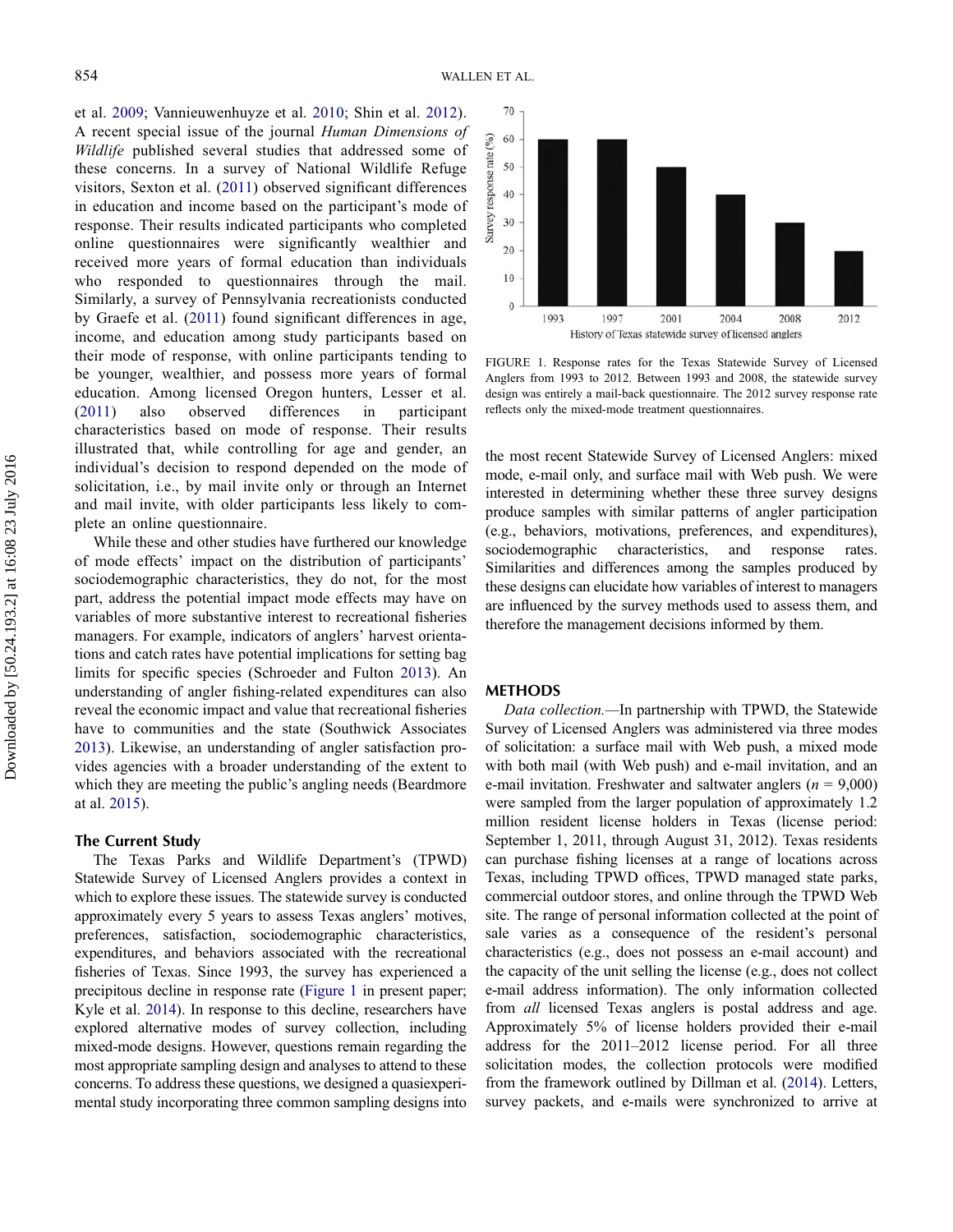participants' households in the last week of September 2012. The collection protocols for each sample were as follows:

- 1. Surface mail with a Web push  $(n = 4,000)$ : Four postal invitations were sent to participants with a Web push contained within each, 1 week apart.
	- a. Letter sent informing participants of the study purpose and invitation to complete the questionnaire online with a URL link provided in the body of the letter. The online questionnaire was constructed and administered through Qualtrics software. The letter indicated that a hard copy of the questionnaire would be sent in 2 weeks if there was no online completion.
	- b. One week following (a), a thank-you or reminder postcard was sent to all participants. The postcard also contained the URL link to the online questionnaire.
	- c. One week following (b), a second solicitation letter was sent to nonparticipants inviting them to complete the questionnaire via the URL provided within the body of the letter. Again, we indicated that a hard copy of the questionnaire would be sent in 1 week if there was no online completion.
	- d. Last, a survey packet containing a cover letter (including the URL for the online questionnaire), a hard copy of the questionnaire, and a reply, postage paid, self-addressed return envelope for the completed questionnaire.
- 2. E-mail only  $(n = 4,000)$ : Four e-mail invitations were sent 1 week apart. Similar to the cover letter sent to the Webpush group, the e-mail invitations outlined the study purpose and invited participants to complete the questionnaire online. Both a URL to be entered into participants' browser and hyperlinked icon ("Take Survey") were provided for participants to access the questionnaire.
- 3. Mixed mode  $(n = 1,000)$ : Four simultaneous mail and e-mail invitations were sent 1 week apart. These solicitations replicated the protocols outlined for the Web-push group with simultaneous solicitation using the protocols outlined for the e-mail-only group. The sending of e-mail and postal invitations was synchronized to arrive simultaneously with e-mail invitations sent approximately 2 d after the mailing of hard copies.

Measures.—We selected questionnaire items measuring avidity, motives, satisfaction, trip expenditures, days spent fishing, and sociodemographics to compare participants across modes of survey solicitation and response. Motivations, for example, have demonstrated utility for understanding angler satisfaction, management preferences, and attitudes toward fisheries management decisions (Fedler and Ditton [1994;](#page-10-24) Fisher [1997](#page-10-25); Arlinghaus [2006\)](#page-9-7). Satisfaction is also an important construct in recreational fisheries management that has been tied to an individual's continued involvement with angling (Holland and Ditton [1992](#page-10-26); Fedler and Ditton [1994;](#page-10-24) Sutton [2007](#page-10-27); Sutton et al. [2009](#page-11-4)).

Motivation items were adapted from the Recreation Experience Preference (REP) scale (Driver [1983](#page-10-28)) to measure both angling-specific and activity-general motives for engagement in recreational angling. These items were measured on a five-point, Likert agreement scale:  $1 =$  strongly disagree and  $5 =$  strongly agree. Confirmatory factor analysis (CFA) was conducted in STATA 12 (StataCorp [2011](#page-10-29)) to test the measurement properties of the hypothesized constructs ( $n = 1,865$ ). Following the recommendations of Hu and Bentler (1999), the data were an adequate fit for the model ( $\chi^2$  = 472.29, P < 0.001; root mean square error of approximation  $= 0.06$ ; comparative fit index =  $0.94$ ; non-normed fit index =  $0.92$ ). Item descriptions, means, standard deviations, fully standardized factor loadings, and measures of internal consistency are presented in [Table 1](#page-4-0). Based on these results we created item parcels that represented the means of the items measuring each construct to be used in further analysis (Little et al. [2002](#page-10-30)).

Consistent with past research, avidity was measured using a single ordinal item (Graefe [1980;](#page-10-31) Salz and Loomis [2004](#page-10-32); Sutton [2007\)](#page-10-27). The avidity item asked, "compared to your other recreational activities would you rate recreational fishing as (1) your most important outdoor activity, (2) your second most important outdoor activity, (3) your third most important activity, or (4) only one of many outdoor activities." This item was subsequently recoded as  $1 = \text{most important activity}$  and  $0 = \text{not}$ most important activity for analysis. Satisfaction was measured using a single item that asked participants, "Overall how satisfied are you with fresh/saltwater fishing in Texas?" on a fivepoint Likert scale ranging from  $1 =$  not at all satisfied to  $5 =$ extremely satisfied. Additionally, participants were asked to recall the number of days that they spent fishing over the previous 12 months (freshwater from farm ponds or stock tanks, lakes or reservoirs from a boat, lakes or reservoirs from shore or piers, rivers and streams from a boat, rivers and streams from shore or piers; saltwater bays from a boat, bays from shore or piers, gulf from a boat, gulf from shore or piers). These categories were summed to obtain a total number of days spent fishing over the past 12 months in freshwater and saltwater (responses that totaled over 365 d were removed from the analysis). Similarly, participants were asked to estimate "typical" monetary expenditure per "typical" fishing trip for items such as gas, equipment, food, and lodging. These values were summed across all categories for each participant and coded based on whether the trip took place in saltwater or freshwater.

We also assessed angler age, gender, income, race, and ethnicity. Age was measured as continuous variable corresponding to participants' ages in years. Gender was measured as a dichotomous variable ( $0 =$  male,  $1 =$  female). Income was a categorical variable measuring approximate household income in the previous 12 months  $(1 = \text{less than US$40,000}$ ,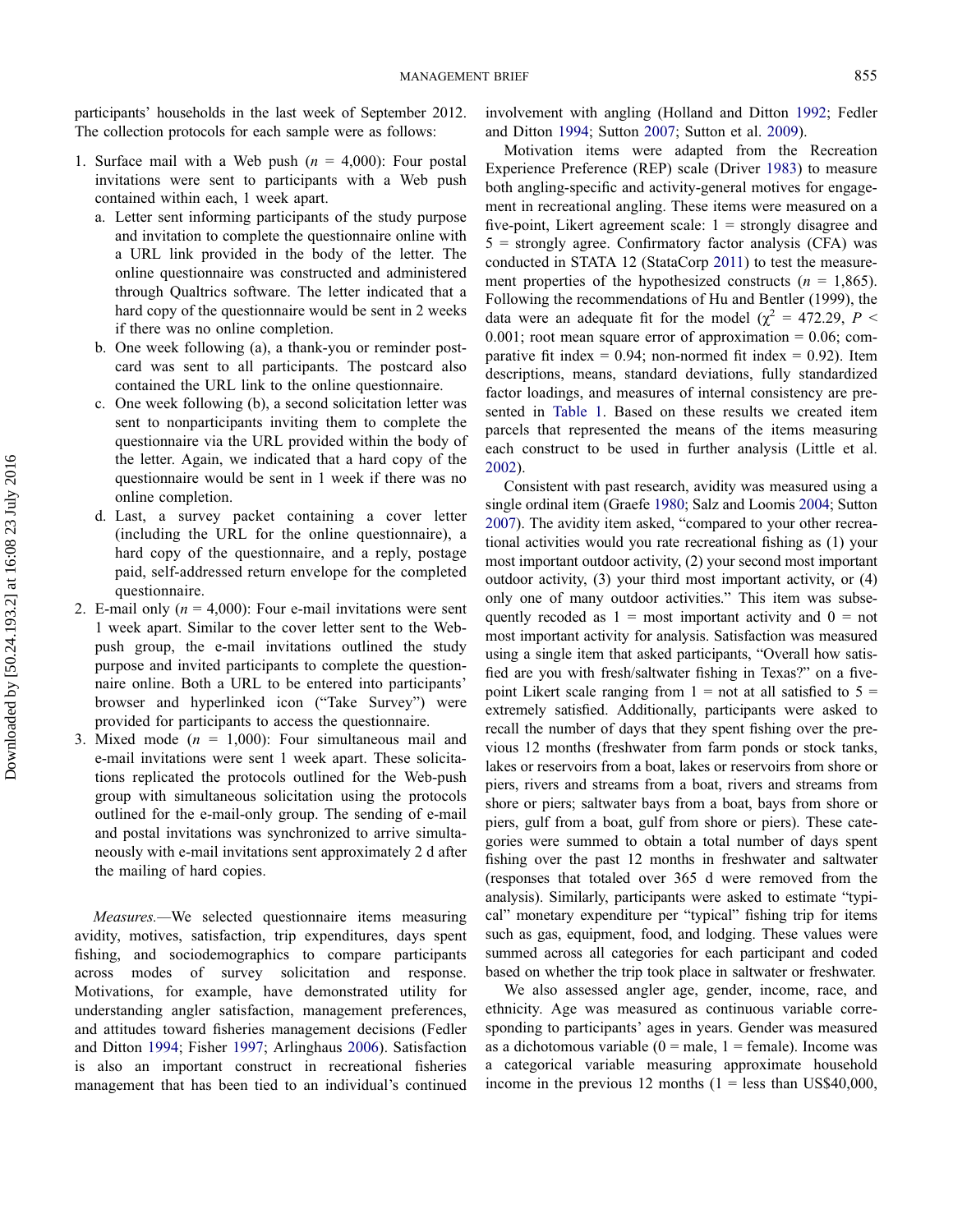<span id="page-4-0"></span>TABLE 1. Confirmatory factor analysis using full information maximum likelihood estimator ( $n = 1,865$ ) of motivation constructs obtained from exploratory factor analysis (all items were statistically significant at  $P \leq 0.001$ ).

| Motivation                                    | Mean                                          | <b>SD</b> | λ    | $Z$ -value |
|-----------------------------------------------|-----------------------------------------------|-----------|------|------------|
|                                               | Activity-general motives ( $\alpha = 0.81$ )  |           |      |            |
| To be outdoors                                | 4.46                                          | 0.71      | 0.61 | 31.15      |
| For family recreation                         | 3.92                                          | 1.07      | 0.42 | 17.16      |
| To experience new and different things        | 3.38                                          | 1.17      | 0.60 | 29.83      |
| For relaxation                                | 4.25                                          | 0.85      | 0.64 | 33.35      |
| To be close to water                          | 3.74                                          | 1.10      | 0.61 | 30.38      |
| To get away from the demands of other people  | 3.66                                          | 1.27      | 0.55 | 25.14      |
| To be with friends                            | 3.89                                          | 1.03      | 0.42 | 17.12      |
| To experience unpolluted natural surroundings | 3.97                                          | 1.07      | 0.61 | 30.72      |
| To get away from the regular routine          | 4.06                                          | 1.01      | 0.64 | 33.71      |
|                                               | Activity-specific motives ( $\alpha = 0.78$ ) |           |      |            |
| For the experience of the catch               | 4.04                                          | 0.92      | 0.57 | 26.38      |
| To test my equipment                          | 2.33                                          | 1.13      | 0.60 | 28.86      |
| To win a trophy or prize                      | 1.64                                          | 0.99      | 0.41 | 16.19      |
| To develop my skills                          | 3.03                                          | 1.21      | 0.74 | 43.74      |
| To obtain a trophy fish                       | 2.29                                          | 1.27      | 0.54 | 24.07      |
| For the fun of catching fish                  | 3.68                                          | 1.13      | 0.69 | 37.71      |

 $2 = $40,000$  to \$79,999,  $3 = $80,000$  to \$119,999, and  $4 =$ greater than \$120,000). Race  $(1 = \text{white or}$  Caucasian,  $2 = \text{all}$ other races) and ethnicity  $(1 =$  of Hispanic or Latino origin, 2 = not of Hispanic or Latino origin) were reported as dichotomous variables.

Analysis.—We conducted a series of t-tests, ANOVA, and chi-square tests to determine differences in indicators of angling preferences, behaviors, and sociodemographics across the three treatment groups and modes of response. The first set of analyses compared motivations, satisfaction, days spent fishing, average trip expenditures, and participant age across the three treatment groups using ANOVA. We compared, gender, income, race, ethnicity, and avidity, across the three treatment groups using chi-square tests. Mixed-mode and Web-push participants were then coded based on whether they responded electronically or through surface mail, i.e., mode of response. The previous pattern of analysis was then repeated based on the mode of response using t-tests and chi-square tests. Last, we conducted a series of two-way comparisons for each of the continuous variables to examine differences in both mode of solicitation (mixed mode  $\times$  Web push) and mode of response (online  $\times$ paper).

## RESULTS

#### Response Rates

Effective response rates based on mode of solicitation were 20.0% for the Web-push group ( $n = 697$  of 3,486), 29.2% for the e-mail-only group ( $n = 784$  of 2,685), and 63.6% for the mixedmode group ( $n = 407$  of 640). Within the Web-push sample, 53.8% of participants completed and returned hard copies of the questionnaire and 46.2% completed the questionnaire online. For the mixed-mode sample, 29.5% of participants completed hard copies while 70.5% completed the questionnaire online.

#### Mode of Solicitation

We observed significant differences in the number of days spent fishing in freshwater  $(F = 4.25, df = 2, P < 0.01)$  and the age of participants ( $F = 3.83$ , df = 2,  $P = 0.02$ ) across the three modes of survey solicitation ([Table 2\)](#page-5-0). Pairwise comparisons illustrated that participants in the e-mail-only group ( $M = 19.69$ ,  $SD = 25.28$ ) spent significantly fewer days fishing than participants in the Web-push group ( $M = 26.03$ , SD = 37.54) [\(Table 2](#page-5-0)). In terms of age, participants in the e-mail-only group  $(M =$ 50.20,  $SD = 13.43$ ) were significantly younger than individuals in the mixed-mode group ( $M = 52.50$ , SD = 14.07) [\(Table 2](#page-5-0)). Chi-square tests revealed significant differences in gender between the three groups ( $\chi^2 = 53.50$ , df = 2, P < 0.001, Cramer's  $V = 0.17$ ) [\(Table 3](#page-5-1)) with proportionately more women in the Web-push group. Participants' income also significantly varied across the three modes of solicitation ( $\chi^2$  = 89.78, df = 2,  $P < 0.001$ ,  $V = 0.16$ ) ([Table 3\)](#page-5-1). The proportion of participants indicating that their income was greater than \$120,000 per year in the e-mail-only, mixed-mode, and Webpush groups were 42.78, 38.56, and 29.93%, respectively. No significant differences in race, ethnicity, avidity, motivations, satisfaction, or average trip expenditures were detected between participants by mode of survey solicitation.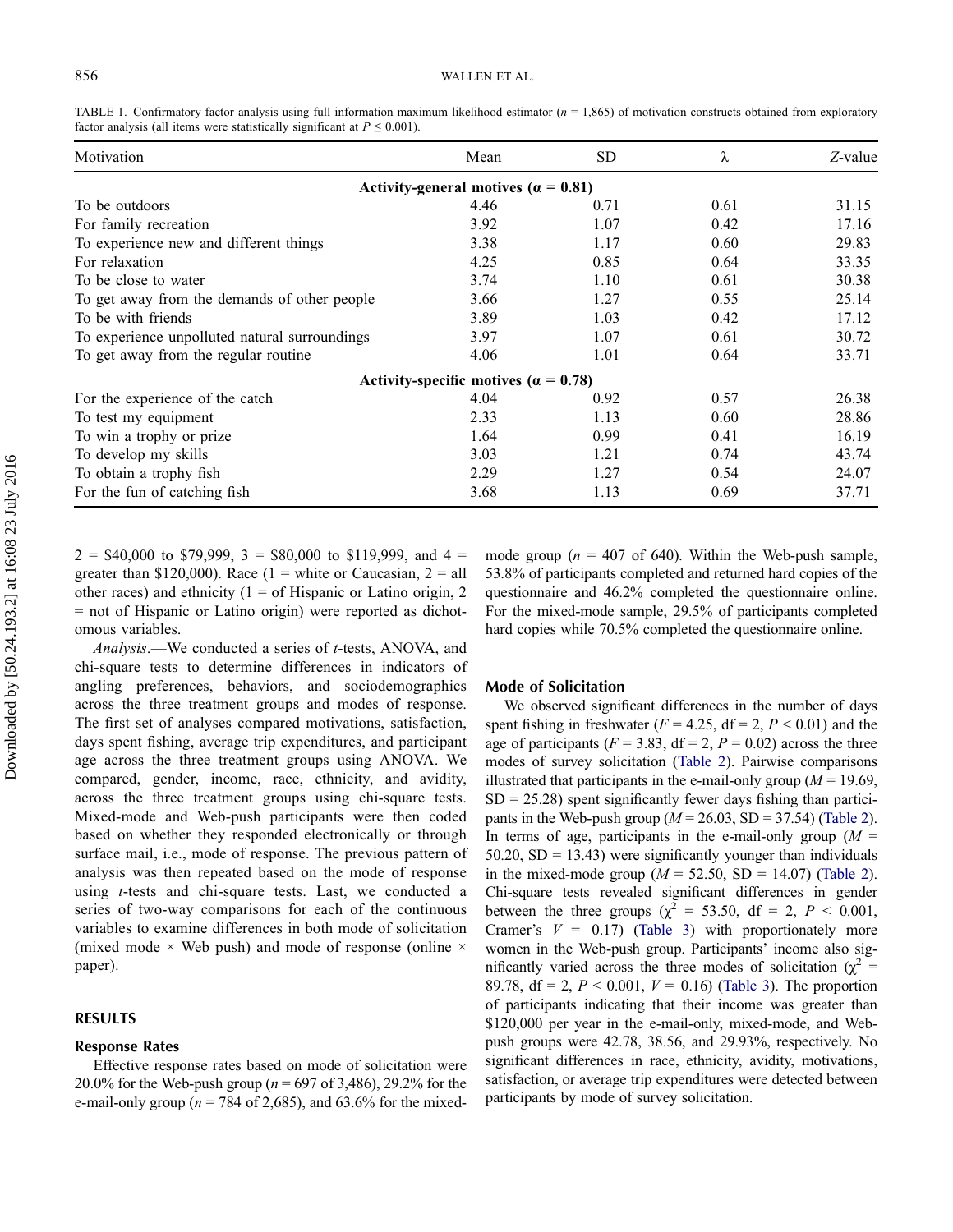|                         | E-mail only       | Mixed-mode                       | Web-push           |            |
|-------------------------|-------------------|----------------------------------|--------------------|------------|
| Variable                | mean $(SD)$       | mean $(SD)$                      | mean $(SD)$        | $F$ -value |
|                         |                   | <b>Motivations</b>               |                    |            |
| General <sup>a</sup>    | 3.96(0.62)        | 3.94(0.68)                       | 3.89(0.68)         | 1.81       |
| Specific <sup>a</sup>   | 2.87(0.75)        | 2.86(0.73)                       | 2.77(0.82)         | 2.49       |
|                         |                   | <b>Satisfaction</b>              |                    |            |
| Freshwater <sup>a</sup> | 3.57(0.79)        | 3.58(0.76)                       | 3.51(0.88)         | 0.73       |
| Saltwater <sup>a</sup>  | 3.62(0.83)        | 3.66(0.81)                       | 3.57(0.85)         | 0.92       |
|                         |                   | Days spent fishing               |                    |            |
| Freshwater <sup>b</sup> | 19.69 $(25.28)$ z | 20.54 (30.96) zy                 | 26.03 (37.54) y    | $4.25*$    |
| Saltwater               | 17.98 (20.42)     | 18.35 (24.52)                    | 23.09 (39.76)      | 2.03       |
|                         |                   | Average trip expenditures (US\$) |                    |            |
| Freshwater              | 329.58 (858.98)   | 397.49 (717.29)                  | 304.86 (541.91)    | 0.57       |
| Saltwater               | 455.48 (811.70)   | 398.03 (672.05)                  | 547.69 (1039.20)   | 1.78       |
|                         |                   | Age                              |                    |            |
| Age <sup>b</sup>        | 50.20 $(13.43)$ z | 52.50 (14.07) y                  | 51.60 $(15.09)$ zy | $3.83*$    |

<span id="page-5-0"></span>TABLE 2. Mode of survey solicitation (between groups) ANOVA for angler characteristics and sociodemographic variables. F-values marked with an asterisk (\*) are significant ( $P \le 0.05$ ).

<sup>a</sup> Mean score value is on a scale ranging from 1 (not important or satisfied) to 5 (extremely important or satisfied).

 $<sup>b</sup>$  Different lowercase letters indicate significant differnces in means across solicitation groups ( $P < 0.05$ ).</sup>

## Mode of Response

Results of comparisons within mode of survey response also yielded significant differences in activity-general  $(t =$ 4.31; df = 1,390, 1;  $P < 0.001$ ) and activity-specific motivations ( $t = 4.71$ ; df = 1,390, 1;  $P = 0.02$ ), days spent fishing in

freshwater ( $t = 4.19$ ; df = 979, 1;  $P < 0.001$ ), days spent fishing in saltwater ( $t = 3.21$ , df = 615,  $P < 0.001$ ), and the age of participants ( $t = 6.11$ , df = 1,819,  $P < 0.001$ ) [\(Table 4](#page-6-0)). Participants who completed the survey via the Web expressed stronger activity-specific and activity-general motives, were

<span id="page-5-1"></span>TABLE 3. Chi-square test results for the mode of survey solicitation of angler characteristics and sociodemographic variables. Chi-square values marked with a double asterisk (\*\*) are highly significant ( $P \le 0.01$ ).

| Variable               | E-mail only | Mixed mode             | Web push | $\chi^2$  | Cramer's $V$ |
|------------------------|-------------|------------------------|----------|-----------|--------------|
|                        |             | Gender                 |          |           |              |
| Male                   | 95.76       | 94.32                  | 85.61    | $53.50**$ | 0.17         |
| Female                 | 4.24        | 5.68                   | 14.39    |           |              |
|                        |             | Income                 |          |           |              |
| Under \$40,000         | 5.94        | 10.90                  | 17.34    | 89.78**   | 0.16         |
| \$40,000 to \$79,999   | 22.27       | 22.61                  | 33.39    |           |              |
| \$80,000 to \$119,999  | 29.01       | 27.93                  | 23.34    |           |              |
| Over \$120,000         | 42.78       | 38.56                  | 25.93    |           |              |
|                        |             | Race                   |          |           |              |
| White or Caucasian     | 95.70       | 96.71                  | 94.61    | 2.63      | 0.04         |
| Other than white       | 4.30        | 3.29                   | 5.39     |           |              |
|                        |             | <b>Ethnicity</b>       |          |           |              |
| Hispanic or Latino     | 93.37       | 92.33                  | 91.74    | 1.37      | 0.03         |
| Not Hispanic or Latino | 6.63        | 7.67                   | 8.26     |           |              |
|                        |             | <b>Fishing avidity</b> |          |           |              |
| Most important         | 26.96       | 28.57                  | 31.60    | 3.08      | 0.05         |
| Not most important     | 71.43       | 73.04                  | 68.40    |           |              |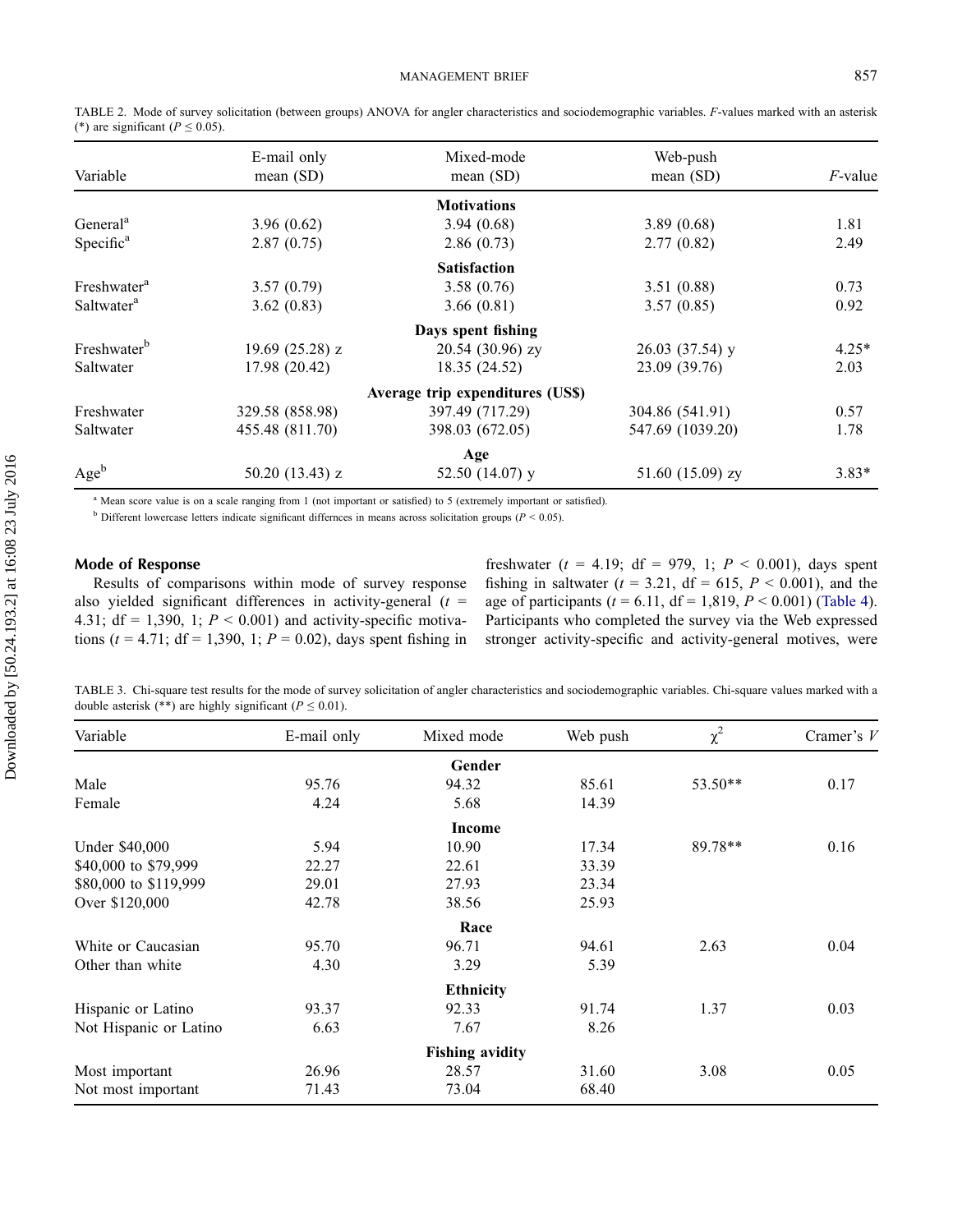<span id="page-6-0"></span>TABLE 4. Summary of mean comparisons for mode of response (t-tests) for angler characteristics and sociodemographic variables between survey participants that responded via a paper copy or the Web. t-test values marked with an asterisk (\*) or double asterisk (\*\*) are significant ( $P \le 0.05$ ) or highly significant ( $P \leq 0.01$ ), respectively.

| Variable                       | Paper response<br>mean (SD) | Web response<br>mean (SD) | t-value  |  |  |  |  |
|--------------------------------|-----------------------------|---------------------------|----------|--|--|--|--|
|                                | <b>Motivations</b>          |                           |          |  |  |  |  |
| General <sup>a</sup>           | 3.78(0.72)                  | 3.97(0.62)                | $4.71**$ |  |  |  |  |
| Specific <sup>a</sup>          | 2.75(0.84)                  | 2.86(0.75)                | $2.35*$  |  |  |  |  |
|                                | <b>Satisfaction</b>         |                           |          |  |  |  |  |
| Freshwater <sup>a</sup>        | 3.55(0.84)                  | 3.55(0.81)                | 0.11     |  |  |  |  |
| Saltwater <sup>a</sup>         | 3.60(0.82)                  | 3.62(0.83)                | 0.24     |  |  |  |  |
|                                | Days spent fishing          |                           |          |  |  |  |  |
| Freshwater                     | 30.20 (43.82)               | 19.88 (26.52)             | 4.19**   |  |  |  |  |
| Saltwater                      | 27.26 (48.77)               | 17.90 (21.18)             | $3.20**$ |  |  |  |  |
| Average trip expenditures (\$) |                             |                           |          |  |  |  |  |
| Freshwater                     | 413.43 (751.22)             | 306.92 (723.12)           | 1.49     |  |  |  |  |
| Saltwater                      | 481.25 (830.71)             | 471.89 (880.10)           | 0.13     |  |  |  |  |
|                                | Age (years)                 |                           |          |  |  |  |  |
| Age                            | 54.60 (14.69) 50.0 (13.82)  |                           | $6.11**$ |  |  |  |  |

<sup>a</sup> Mean score value is on a scale ranging from 1 (not important or satisfied) to 5 (extremely important or satisfied).

younger, and spent fewer days fishing in both saltwater and freshwater. Chi-square tests revealed significant differences in gender ( $\chi^2 = 31.20$ , df = 1, P < 0.001,  $V = 0.13$ ) and income  $(\chi^2 = 58.58, df = 1, P < 0.001, V = 0.18)$  across modes of survey response ([Table 5](#page-7-0)). A lower proportion of females completed the questionnaire via the Web (14.1% paper versus 6.1% Web). The proportion of participants reporting an income greater than \$120,000 was 26.55% for paper-based responses and 39.16% for Web-based responses. No significant differences were observed for race, ethnicity, avidity, satisfaction, or average trip expenditures across mode of survey response.

Results from post hoc comparisons revealed significant differences in activity-general motives ( $F = 7.55$ , df = 3,  $P < 0.001$ ), days spent fishing in freshwater ( $F = 3.74$ ,  $df = 3$ ,  $P < 0.01$ ), and the age of participants ( $F = 12.09$ ,  $df = 3$ ,  $P < 0.001$ ) across mode of solicitation and response [\(Table 6](#page-8-0)). For activity-general motives, post hoc analyses illustrated that participants completing the questionnaire online, regardless of mode of solicitation, expressed stronger motives. Alternately, paper-based participants reported significantly more days spent fishing and were older than Webbased participants, regardless of the mode solicitation. No significant differences were observed for activity specific motives, satisfaction, days spent fishing in saltwater, or average trip expenditures.

#### DISCUSSION

The purpose of this study was to compare response rates within samples obtained from three survey designs used in human dimensions research. We also tested for variation among respondents in terms of the mode of solicitation (i.e., surface mail versus e-mail) and mode or response (i.e., hard copy versus electronic). In the discussion that follows, we first address the issue of response rate generated by the three survey designs. We then shift to the variability associated with each of the designs and the potential biases and sources of sampling error associated with each of the designs. We conclude with recommendations for human dimensions of fisheries research.

#### Response Rates

Our findings suggest that mixed-mode designs were most effective for generating the highest response rates. Our mixedmode design relied on both surface-mail and e-mail invitations to participants and generated response rates that were more than twice that of e-mail-only or surface-mail (with Web push) invitations. This mixed-mode design, however, relies on the availability of both the respondents' e-mail and postal addresses. In the context of TPWD, only 5% of licensed anglers provided their e-mail address at the time of license purchase. These licenses are typically purchased online or directly from TPWD offices. All other licenses are purchased from commercial vendors who may only have the capacity or wherewithal to collect data on the licensee's age. We suspect many other state agency angler databases have a similar composition, although there are signs of an increasing trend in access to and use of the Internet for purchases such as hunting and fishing licenses. Thus, if response rates are of central concern and resources are available to facilitate the collection (e.g., costs for printing and postage, labor for data entry), then mixed modes are clearly advantageous. As we discuss below, Web-based collections do introduce bias and potential sampling error. This bias is not necessarily fatal and there are postcollection tools that can help to ameliorate it.

Beyond tools to address bias, we are also seeing an increase in Internet access from underrepresented groups. Internet access has become an important social justice issue given that people of lower socioeconomic status have historically reported a disproportionately lower rate of Internet use (Jaeger et al. [2015](#page-10-33); Pew Research Center [2015](#page-10-34)). Consequently, there has been some effort by governments at varying levels to help facilitate greater access. While different methods have the potential to unintentionally marginalize underrepresented populations in the decision-making process, increasing Internet accessibility will enable these groups to participate.

Finally, a concern for the development of Web-based designs will be ensuring the accessibility of the questionnaire on various hardware and software platforms. As suggested by Sexton et al. ([2011](#page-10-11)), choosing a Web-based sampling design depends on the availability of technology to meet the needs of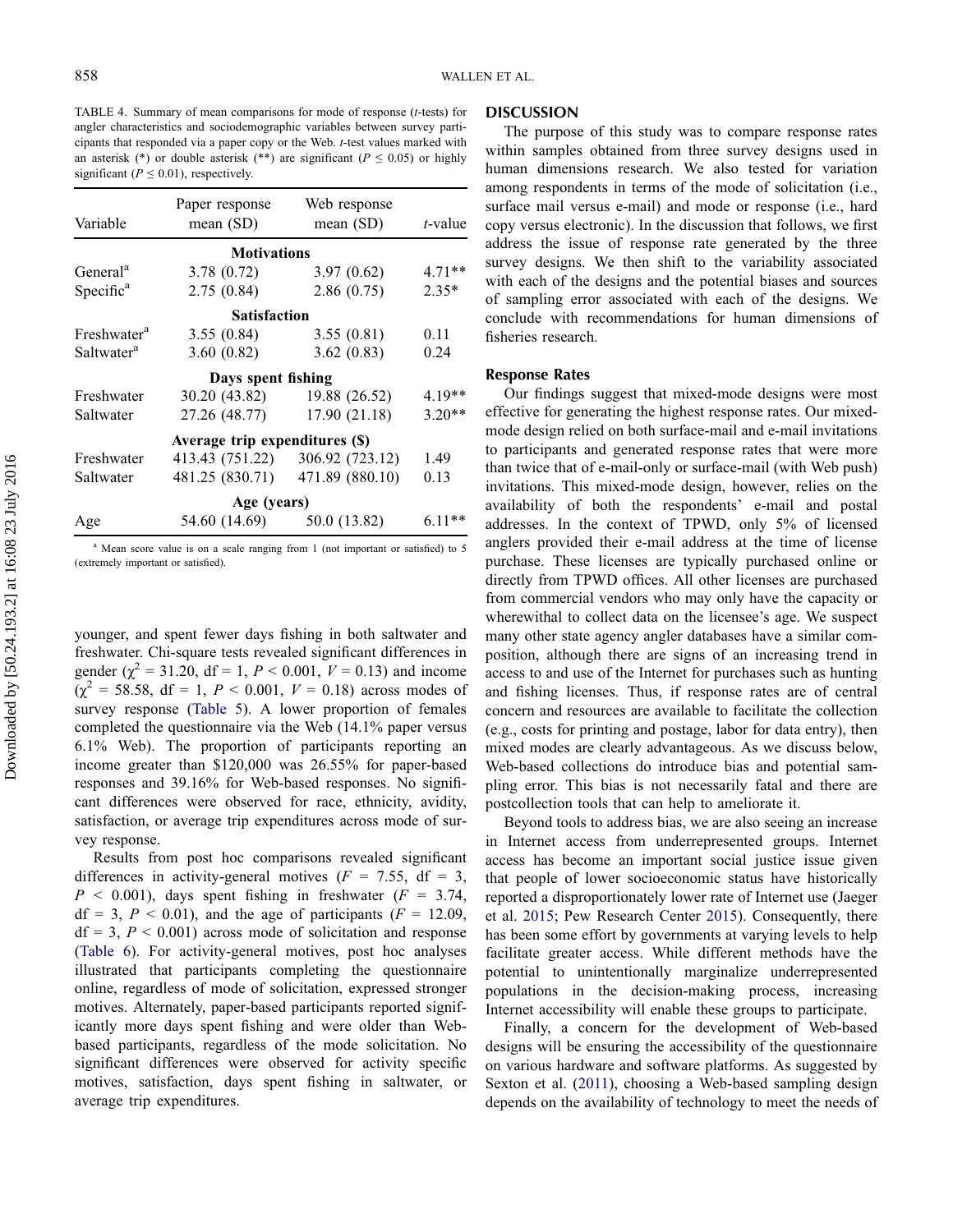<span id="page-7-0"></span>TABLE 5. Chi-square tests of angler characteristics and sociodemographic variables by mode of survey response. Chi-square values marked with a double asterisk (\*\*) are highly significant ( $P \le 0.01$ ).

| Variable                    | Paper response $(\% )$ | Web response $(\% )$   | $\chi^2$  | Cramer's $V$ |
|-----------------------------|------------------------|------------------------|-----------|--------------|
|                             |                        | Gender                 |           |              |
| Male                        | 85.89                  | 93.94                  | $31.20**$ | 0.13         |
| Female                      | 14.11                  | 6.06                   |           |              |
|                             |                        | <b>Income</b>          |           |              |
| Under \$40,000              | 17.92                  | 8.66                   | 58.58**   | 0.18         |
| \$40,000 to \$79,999        | 33.63                  | 23.71                  |           |              |
| \$80,000 to \$119,999       | 21.90                  | 28.47                  |           |              |
| Over \$120,000              | 26.55                  | 39.16                  |           |              |
|                             |                        | Race                   |           |              |
| White or Caucasian          | 95.26                  | 95.63                  | 0.11      | 0.01         |
| Other than white            | 4.74                   | 4.37                   |           |              |
|                             |                        | <b>Ethnicity</b>       |           |              |
| Hispanic or Latino          | 93.80                  | 92.10                  | 1.43      | 0.03         |
| Not Hispanic or Latino      | 6.20                   | 7.88                   |           |              |
|                             |                        | <b>Fishing avidity</b> |           |              |
| Most important activity     | 67.74                  | 72.12                  | 2.60      | 0.04         |
| Not most important activity | 32.26                  | 27.88                  |           |              |

the surveying effort. Currently, survey software (e.g., Qualtrics, Google Forms) appears to be accommodating these issues and is evolving at pace with technology. Ensuring that respondents can easily complete questionnaires on multiple devices (e.g., smart phones, tablets, different browser software) remains imperative.

In terms of recommending a sampling design to researchers or managers, our results suggest that if a high response rate is the priority the mixed-mode design we describe is warranted. However, we also suggest survey designers and management agencies consider their priorities, such as the desired number of responses, costs, and available resources they have access to for conducting their surveys, given the limited variability we observed in terms of angler behavior, preferences, motivations, and expenditures. In the context of our study, the lack of variability in these variables suggests an e-mail-only solicitation is a potential option for future collection efforts when coupled with conventional weighting techniques (e.g., age) on the collected data (Dillman et al. [2014](#page-10-12)).

#### Solicitation Mode Effects

In addition to the observed response-rate differences yielded by the different modes of solicitation, our analysis of between-group variability revealed little variation in respondents' motives, satisfaction, and related to fishing trip expenditures. While we did observe variation in sociodemographic characteristics of respondents, this variation was not manifested in those indicators that provide more managerially actionable insight. These findings diverge from past human dimensions of fisheries work where sociodemographic profiles often correspond with variability in factors related to preferences, motivations, and avidity (Loomis and Ditton [1987;](#page-10-35) Fedler and Ditton [1994;](#page-10-24) Wilde et al. [1998](#page-11-5); Kagervall et al. [2014](#page-10-36)). However, market segmentation research in other recreational and leisure contexts illustrate that sociodemographic segmentation often does not identify variation in attitudes and behaviors that are more activity-specific and of particular interest to managers (Kyle et al. [2004,](#page-10-37) [2005](#page-10-38), [2007\)](#page-10-39). That is, although a particular solicitation mode may reveal variation among sociodemographic indicators, those differences do not necessarily correspond with or manifest in differences in the preferences, motivations, or other related measures of a participant's angling experience. While the presence of this bias has the potential to undermine an agency's effort to implement specific policy owing to the bias attributable to the sampling design, additional research is warranted to confirm that this form of sampling error has implications for fisheries management. The issue is serious given the mandates of the TPWD and similar government agencies to serve their constituencies. Evidence suggesting otherwise exposes agency policy to challenge from stakeholders impacted by the sampling error.

#### Response Mode Effects

Aside from soliciting participants through the mail or their e-mail, our Web-push and mixed-mode designs provided participants with the option to respond via a paper or Web-based questionnaire. Nearly 50% of Web-push participants and 70% of mixed-mode participants chose to respond online. These results mirror the study by Greenlaw and Brown-Welty ([2009\)](#page-10-16)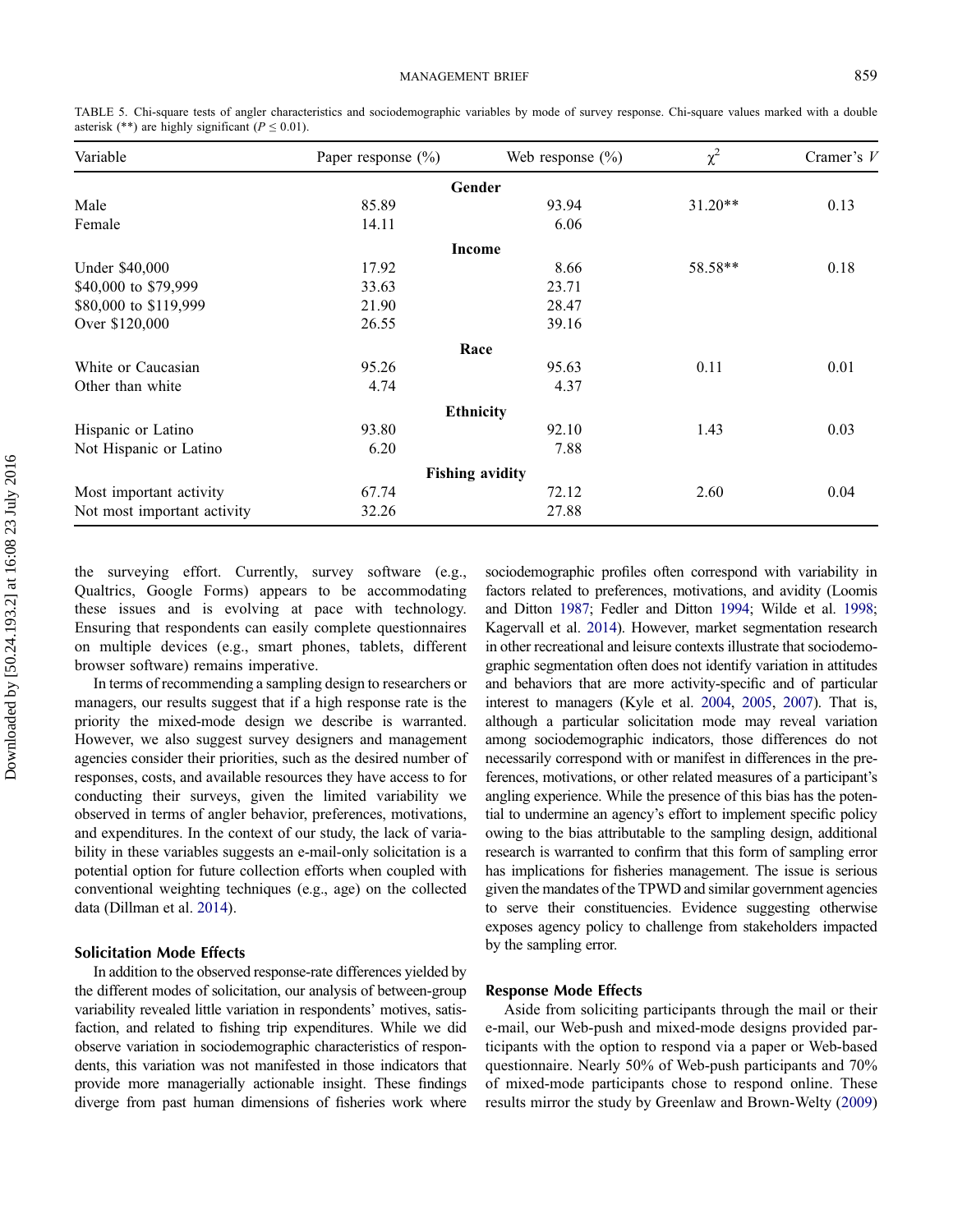|                         | Web push                      |                                | Mixed mode                    |                             |            |
|-------------------------|-------------------------------|--------------------------------|-------------------------------|-----------------------------|------------|
| Variable                | Paper response<br>mean $(SD)$ | Web response<br>mean $(SD)$    | Paper response<br>mean $(SD)$ | Web response<br>mean $(SD)$ | $F$ -value |
|                         |                               | <b>Motivations</b>             |                               |                             |            |
| General <sup>a,b</sup>  | 3.81 $(0.72)$ zy              | 3.97 $(0.61)$ x                | 3.65 $(0.71)$ zy              | 4.02 $(0.65)x$              | $7.55**$   |
| Specific <sup>a</sup>   | 2.74(0.84)                    | 2.81(0.77)                     | 2.76(0.74)                    | 2.89(0.73)                  | 1.41       |
|                         |                               | <b>Satisfaction</b>            |                               |                             |            |
| Freshwater <sup>a</sup> | 3.56(0.88)                    | 3.44(0.87)                     | 3.51(0.67)                    | 3.60(0.79)                  | 1.17       |
| Saltwater <sup>a</sup>  | 3.57(0.86)                    | 3.56(0.83)                     | 3.71(0.65)                    | 3.65(0.85)                  | 0.64       |
|                         |                               | Days spent fishing             |                               |                             |            |
| Freshwater              | 31.58 (46.15)                 | 20.87 (26.33)                  | 24.88 (33.28)                 | 19.41 (30.33)               | $3.74*$    |
| Saltwater               | 28.34 (52.65)                 | 18.49 (22.56)                  | 23.46 (32.21)                 | 17.01 (22.09)               | 2.04       |
|                         |                               | Average trip expenditures (\$) |                               |                             |            |
| Freshwater              | 349.68 (622.49)               | 244.40 (404.72)                | 668.39 (1108.15)              | 302.68 (491.98)             | 0.57       |
| Saltwater               | 515.64 (914.66)               | 578.16 (1147.59)               | 358.18 (392.66)               | 408.62 (729.25)             | 1.78       |
|                         |                               | Age (years)                    |                               |                             |            |
| Age <sup>b</sup>        | 53.70 (13.11) zy              | $48.93(14.69)$ x               | 57.29 (13.11) zy              | 50.51 $(14.00)$ x           | 12.09**    |

<span id="page-8-0"></span>TABLE 6. Summary of within-group and between-group analysis (ANOVA and Tukey's post hoc mean comparisons) for angler characteristics and sociodemographic variables. F-values marked with an asterisk (\*) or double asterisk (\*\*) are significant ( $P \le 0.05$ ) or highly significant ( $P \le 0.01$ ), respectively.

<sup>a</sup> Mean score value is on a scale ranging from 1 (not important or satisfied) to 5 (extremely important or satisfied).

 $<sup>b</sup>$  Different lowercase letters indicate significiant differences in means across solicitation groups ( $P < 0.05$ ).</sup>

where they too used a Web-push design. They reported more than two-thirds of Web-push participants responded via the Web (61.7%). Additionally, the response rate of participants in our Web-push sample who chose to complete the questionnaire online reflected a higher online response rate than other studies using similar Web-push designs (e.g., 64.8% versus 35.2%: Schonlau et al. [2003](#page-10-40); 80% versus 20%: Diment and Garrett-Jones [2007](#page-10-41)).

In terms of sociodemographic differences, the results of our within-group analyses were consistent with past research (Kaplowitz et al. [2004](#page-10-42); Börkan [2010](#page-9-8); Graefe et al. [2011](#page-10-9); Lesser et al. [2011;](#page-10-10) Sexton et al. [2011](#page-10-11); Gigliotti and Dietsch [2014\)](#page-10-8). We observed that Web-based participants were significantly younger and wealthier than those who responded via mail-back. Paper-based participants reported being older and having spent significantly more days fishing during the past 12 months, regardless of the mode solicitation. These results, when coupled with the proportion of respondents opting to complete the questionnaire online, even when given the option of a hard copy (46.2% for Web push and 70.2% for mixed mode), signals a trend for how future surveys could be conducted. Given the growing prevalence of Internet use and its increased availability, management agencies would do well to develop protocols that enable them to capture anglers' e-mail addresses to solicit and facilitate online responses (Graefe et al. [2011\)](#page-10-9). While the mixed-mode design was clearly the most successful in terms of soliciting response, the provision of online options has advantages in terms of cost and time.

Lastly, the pattern of results observed across paper and Web-based responses of Web-push and mixed-mode participants were consistent with the main effect of response mode, i.e., Web-based participants in both treatments were younger, expressed higher activity-general motivations, and spent fewer days fishing (in freshwater). The lack of observed interaction between Web and paper suggests that differences among participants might be driven more by the mode in which they chose to respond rather than the mode in which they were solicited. This particular insight warrants further investigation as it directly relates to our earlier discussion of sampling design recommendations, and researchers and managers need to balance the financial and logistic constraints of obtaining those data and adequately sampling their constituents.

#### Conclusion

One approach for addressing bias in data after collection is to weight the data using an indicator for which the researcher has accurate population data and has evidence the indicator is disproportionately affecting the probability of participation from all members of the targeted sample frame. The procedure, offered in most statistical software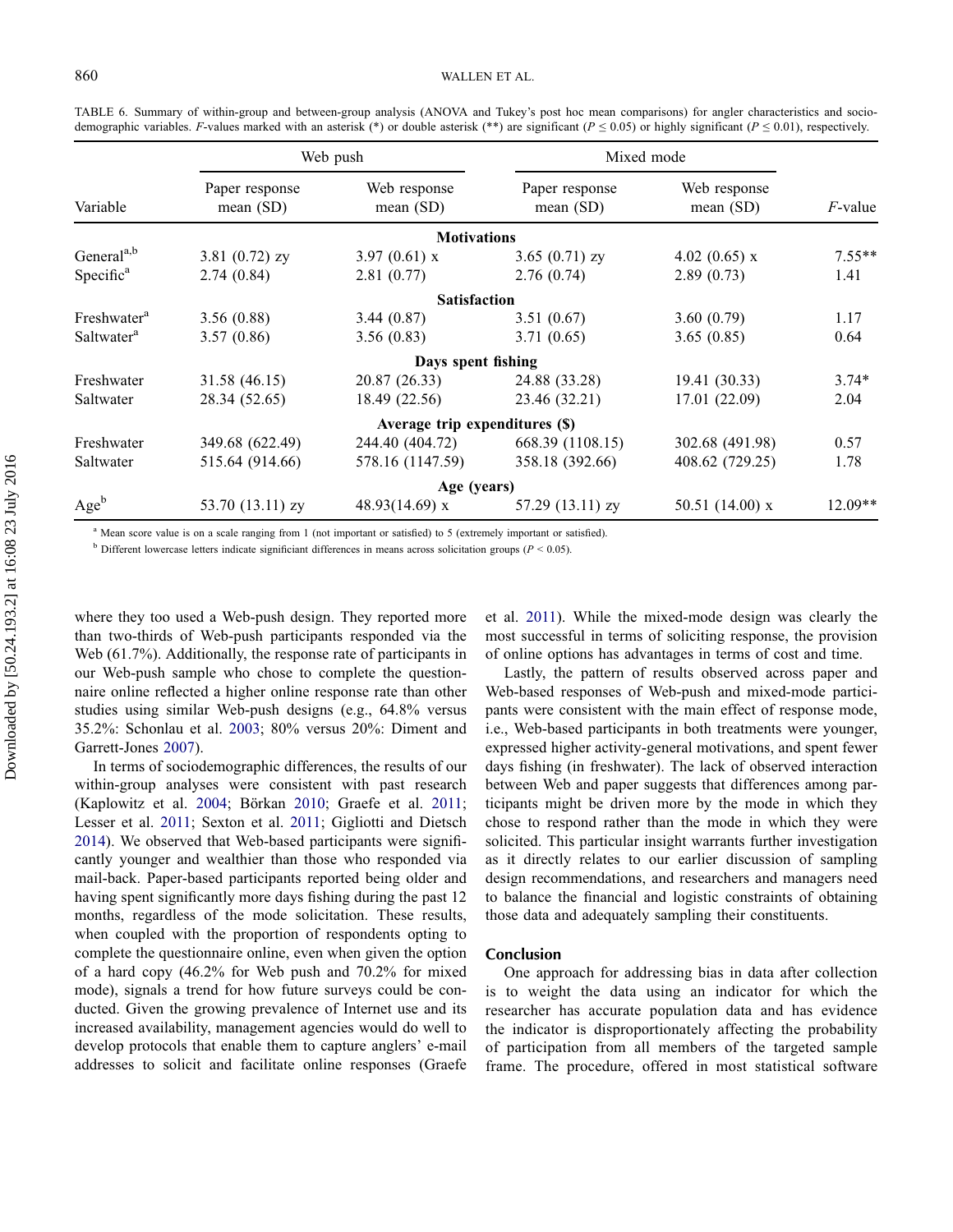packages, corrects for underrepresentation among the affected group such that the proportional representation of the collected data is consistent with that of the population (Dillman et al. [2014](#page-10-12)). In our data, the only population statistic available was for age. While weighting might appear to resolve any sampling bias issues, population estimates are required and justification is required for the selection of a specific weight. Thus, care must be taken when identifying a weighting variable, if an appropriate one is available. Given the body of evidence illustrating that age is related to Internet use and, thus, exposure to survey solicitations and ultimately survey response, age was deemed a reasonable weight.

There is, however, potential for agencies to be "spooked by statistical voodoo" that accompanies statistical procedures such as these, with agency staff preferring to let the raw data speak alone. While firmly established in the literature (Bandilla et al. 2003; Dillman et al. [2014](#page-10-12)), data manipulations, such as postcollection weighting, could potentially be construed as tampering. Given the political environment in which angling regulations are situated, staff strive to present data in its simplest and most easily consumed format. Agency adversaries could potentially focus a critique on the manner in which data had been handled and undermine findings that are inconsistent with their preferences. As long as the analyst is able to justify decisions related to the selected weight, with reference to the literature, weighting ultimately assists with obtaining findings from their sample data that more closely reflects the population.

Therefore, with these findings in mind, we make the following recommendations:

- 1. Mixed-mode survey designs that solicit participation using both surface mail and e-mail and offer choice on mode of response media generate the strongest response rates. This design offers the greatest likelihood for reducing bias. It will likely include an age bias that can be remedied by weighting if reasonable population data on age or other legitimate correlates can be identified. Weighting by age can also reduce bias in other related correlates. Mixedmode design limitations include the requirement of an e-mail address and carry a heightened expense associated with printing, postage, and additional labor. For designs that employ Dillman-like protocols, collections can also take 2 to 3 months for completions to return.
- 2. E-mail-only designs offer the most cost- and time-efficient method of collection. While not generating the response rate of a mixed-mode design, it is superior to the surfacemail design. For reasons identified above, it will likely be biased by age. Beyond lower response rates, e-mail-only solicitations require access to e-mail addresses. Last, society's growing use of smart phones and other small

Internet devices requires questionnaire design software be usable on these devices. For large questionnaires, questionnaire completion on a small device can be cumbersome and would likely contribute to respondent attrition.

3. The surface mail design with Web push generated the lowest response rate. Given the low response, it potentially carries the most serious bias across indicators of importance. While offering the option of a Web completion, the design can be costly and time consuming when using Dillman et al. ([2014\)](#page-10-12) survey protocols.

#### ACKNOWLEDGMENTS

We are appreciative of the special efforts of Robin Riechers and John Taylor of the TPWD for their assistance with survey logistics and methodological issues and for providing us insight on the important fisheries management issues facing their staff. Thanks to the staff at the TPWD for their assistance with data entry: Ellen Kotrla, Amy Ringstaff, Kristi Glenewinkel, and Donna Godfrey. Funding support for this study was provided by the TPWD and Texas AgriLife Research.

#### **ORCID**

Kenneth E. Wallen **b** <http://orcid.org/0000-0002-7535-5805>

#### REFERENCES

- Anderson, D. K., and R. Ditton 2004. Demographics, participation, attitudes and management preferences of Texas anglers. Texas A&M University, College Station.
- <span id="page-9-7"></span>Arlinghaus, R. A. 2006. On the apparently striking disconnect between motivation and satisfaction in recreational fishing: the case of catch orientation of German anglers. North American Journal of Fisheries Management 26:592–605.
- <span id="page-9-6"></span>Beardmore, B., L. M. Hunt, W. Haider, M. Dorrow, and R. Arlinghaus 2015. Effectively managing angler satisfaction in recreational fisheries requires understanding the fish species and anglers. Canadian Journal of Fisheries and Aquatic Sciences 72:500–513.
- <span id="page-9-8"></span>Börkan, B. 2010. The mode effect in mixed-mode surveys mail and Web surveys. Social Science Computer Review 28:371–380.
- <span id="page-9-2"></span>Bradburn, N. M. 1983. Response effects. Pages 293–398 in R. Peter, H. Rossi, J. D. Wright, and A. B. Anderson, editors. Handbook of survey research. Academic Press, New York.
- <span id="page-9-0"></span>Coleman, F. C., W. F. Figueira, J. S. Ueland, and L. B. Crowder. 2004. The impact of United States recreational fisheries on marine fish populations. Science 30:1958–1960.
- <span id="page-9-1"></span>Connelly, N. A., T. L. Brown, and D. J. Decker. 2003. Factors affecting response rates to natural resource-focused mail surveys: empirical evidence of declining rates over time. Society and Natural Resources 16:541–549.
- <span id="page-9-4"></span>de Leeuw, E. D. 2005. To mix or not to mix data collection modes in surveys. Journal of Official Statistics 21:233–255.
- <span id="page-9-3"></span>Dillman, D. A. 2000. Mail and Internet surveys: the tailored design method. Wiley, Hoboken, New Jersey.
- <span id="page-9-5"></span>Dillman, D. A., and L. M. Christian. 2005. Survey mode as a source of instability in responses across surveys. Field Methods 17:30–52.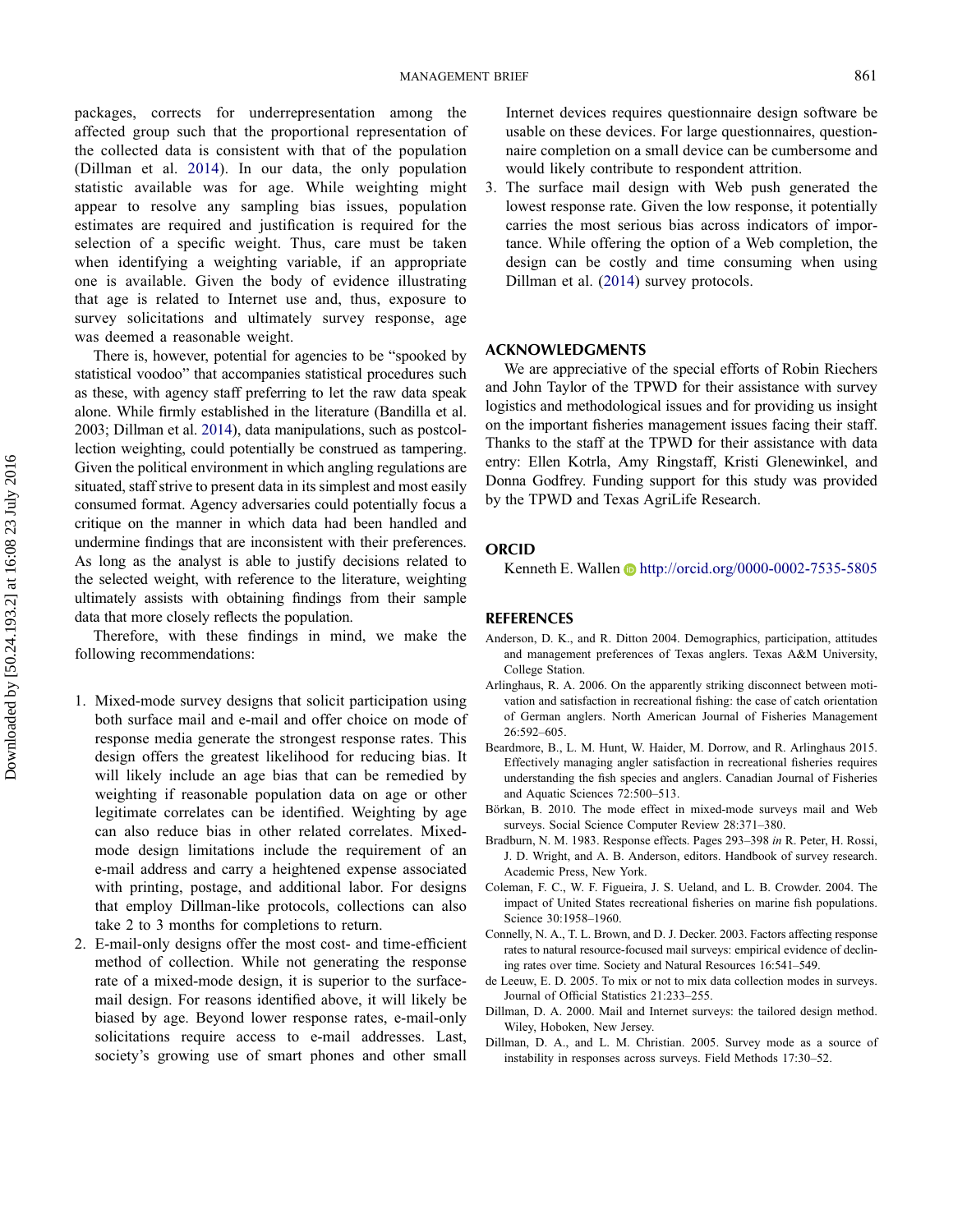- <span id="page-10-13"></span>Dillman, D. A., G. Phelps, R. Tortora, K. Swift, J. Kohrell, J. Berck, and B. L. Messer. 2009. Response rate and measurement differences in mixed-mode surveys using mail, telephone, interactive voice response (IVR) and the Internet. Social Science Research 38:1–18.
- <span id="page-10-12"></span>Dillman, D. A., J. D. Smyth, and L. M. Christian. 2014. Internet, mail, and mixed-mode surveys: the tailored design method, 4th edition. Wiley, Hoboken, New Jersey.
- <span id="page-10-41"></span>Diment, K., and S. Garret-Jones. 2007. How demographic characteristics affect mode preference in a postal/Web mixed-mode survey of Australian researchers. Social Science Computer Review 2:420–427.
- <span id="page-10-28"></span>Driver, B. L. 1983. Master list of items for recreation experience preference scales and domains. U.S. Forest Service, Rocky Mountain Forest and Range Experiment Station, Flagstaff, Arizona.
- <span id="page-10-19"></span>Elliott, M. N., A. M. Zaslavsky, E. Goldstein, W. Lehrman, K. Hambarsoomians, M. K. Beckett, and L. Giordano. 2009. Effects of survey mode, patient mix, and nonresponse on CAHPS hospital survey scores. Health Services Research 44:501–518.
- <span id="page-10-24"></span>Fedler, A. J., and R. B. Ditton. 1994. Understanding angler motivations in fisheries management. Fisheries 19(4):6–13.
- <span id="page-10-4"></span>Fenichel, E. P., J. K. Abbott, and B. Huang. 2012. Modeling angler behavior as part of the management system: synthesizing a multi-disciplinary literature. Fish and Fisheries 14:137–157.
- <span id="page-10-25"></span>Fisher, M. R. 1997. Segmentation of the angler population by catch preference, participation, and experience: a management-oriented application of recreation specialization. North American Journal of Fisheries Management 17:1–10.
- <span id="page-10-8"></span>Gigliotti, L., and A. Dietsch. 2014. Does age matter? The influence of age on response rates in a mixed-mode survey. Human Dimensions of Wildlife: An International Journal 19:280–287.
- <span id="page-10-9"></span>Graefe, A., A. Mowen, E. Covelli, and N. Trauntvein. 2011. Recreation participation and conservation attitudes: differences between mail and online participants in a mixed-mode survey. Human Dimensions of Wildlife: An International Journal 16:183–199.
- <span id="page-10-31"></span>Graefe, A. R. 1980. The relationship between level of participation and selected aspects of specialization in recreational fishing. Doctoral dissertation. Texas A&M University, College Station.
- <span id="page-10-16"></span>Greenlaw, C., and S. Brown-Welty. 2009. A comparison of Web-based and paper-based survey methods testing assumptions of survey mode and response cost. Evaluation Review 33:464–480.
- <span id="page-10-0"></span>Hickley, P., and H. Tompkins. 1998. Recreational fisheries: social, economic, and management aspects. Wiley-Blackwell, London.
- <span id="page-10-3"></span>Hillborn, R., and C. J. Walters. 1992. Quantitative fisheries stock assessment: choice, dynamics, and uncertainty. Chapman Hall, New York.
- <span id="page-10-26"></span>Holland, S. M., and R. B. Ditton. 1992. Fishing trip satisfaction: a typology of anglers. North American Journal of Fisheries Management 12:28–33.
- <span id="page-10-1"></span>Hutt, C. P., K. M. Hunt, S. F. Steffen, S. C. Grado, and L. E. Miranda. 2012. Economic values and regional economic impacts of recreational fisheries in Mississippi reservoirs. North American Journal of Fisheries Management 33:44–55.
- <span id="page-10-33"></span>Jaeger, P. T., N. T. Taylor, and U. Gorham 2015. Libraries, human rights, and social justice: enabling access and promoting inclusion. Rowman and Littlefield, New York.
- <span id="page-10-36"></span>Kagervall, A., T. A. Heberlein, G. Hellström, and G. Ericsson. 2014. Conceptualization and measurement of catch-and-release norms. Human Dimensions of Wildlife: An International Journal 19:139–153.
- <span id="page-10-42"></span>Kaplowitz, M. D., T. D. Hadlock, and R. Levine. 2004. A comparison of Web and mail survey response rates. Public Opinion Quarterly 68:94–101.
- <span id="page-10-7"></span>Kreuter, F. 2013. Facing the nonresponse challenge. Annals of the American Political and Social Science 645:23–35.
- <span id="page-10-38"></span>Kyle, G. T., J. D. Absher, and C. Chancellor. 2005. Segmenting forest recreationists using their commitment profiles. Journal of Park and Recreation Administration 23:64–86.
- <span id="page-10-37"></span>Kyle, G. T., A. R. Graefe, and R. E. Manning. 2004. Attached recreationists. . . Who are they? Journal of Park and Recreation Administration 22:66–84.
- <span id="page-10-39"></span>Kyle, G. T., W. Norman, L. Jodice, A. R. Graefe, and A. Marsinko. 2007. Segmenting anglers using their consumptive orientation profiles. Human Dimensions of Wildlife 12:115–132.
- <span id="page-10-23"></span>Kyle, G. T., M. A. Schuett, K. Lee, J. Yoon, C. Ding, and K. E. Wallen. 2014. Demographics, participation, attitudes, and management preferences of Texas anglers. Texas A&M University, College Station.
- Landon, A. C., J. Jun, G. T. Kyle, J. Yoon, and M. A. Schuett. 2012. Demographics, participation, attitudes and management preferences of Texas anglers. Texas A&M University, College Station.
- <span id="page-10-10"></span>Lesser, V. M., D. K. Yang, and L. D. Newton. 2011. Assessing hunters' opinions based on a mail and a mixed-mode survey. Human Dimensions of Wildlife: An International Journal 16:164–173.
- <span id="page-10-30"></span>Little, D. T., W. A. Cunningham, G. Shahar, and K. F. Widaman. 2002. To parcel or not to parcel: exploring the question, weighing the merits. Structural Equation Modeling 9:151–173.
- <span id="page-10-35"></span>Loomis, D. K., and R. B. Ditton. 1987. Analysis of motive and participation differences between saltwater sport and tournament fishermen. North American Journal of Fisheries Management 7:482–487.
- <span id="page-10-2"></span>McPhee, D. P., D. Leadbitter, and G. A. Skilleter. 2002. Swallowing the bait: is recreational fishing in Australia sustainable? Pacific Conservation Biology 8:40–51.
- <span id="page-10-5"></span>National Research Council. 2013. Nonresponse in social science surveys: a research agenda. National Academies Press, Washington, D.C.
- Petchenik, J., and D. J. Watermolen. 2011. A cautionary note on using the Internet to survey recent hunter education graduates. Human Dimensions of Wildlife 16:216–218.
- <span id="page-10-34"></span>Pew Research Center. 2015. Collecting survey data (April 27). Available: [http://www.pewresearch.org/methodology/u-s-survey-research/collecting](http://www.pewresearch.org/methodology/u-s-survey-research/collecting-survey-data/)[survey-data/.](http://www.pewresearch.org/methodology/u-s-survey-research/collecting-survey-data/) (April 2015).
- <span id="page-10-32"></span>Salz, R. J., and D. K. Loomis 2004. Saltwater anglers' attitudes towards marine protected areas. Fisheries 29(6):10–17.
- <span id="page-10-17"></span>Sax, L. J., S. K. Gilmartin, and A. N. Bryant. 2003. Assessing response rates and nonresponse bias in Web and paper surveys. Research in Higher Education 44:409–432.
- <span id="page-10-15"></span>Schmidt, W. C. 1997. World-wide web survey research: benefits, potential problems, and solutions. Behavior Research Methods, Instruments, and Computers 29:274–279.
- <span id="page-10-40"></span>Schonlau, M., B. J. Asch, and C. Du. 2003. Web surveys as part of a mixed mode strategy for populations that cannot be contacted by e-mail. Social Science Computer Review 21:218–222.
- <span id="page-10-21"></span>Schroeder, S. A., and D. C. Fulton 2013. Comparing catch orientation among Minnesota Walleye, Northern Pike, and bass anglers. Human Dimensions of Wildlife 18:355–372.
- <span id="page-10-18"></span>Schwarz, N., F. Strack, H. J. Hippler, and G. Bishop. 1991. The impact of administration mode on response effects in survey measurement. Applied Cognitive Psychology 5:193–212.
- <span id="page-10-11"></span>Sexton, N. R., H. M. Miller, and A. M. Dietsch. 2011. Appropriate uses and considerations for online surveying in human dimensions research. Human Dimensions of Wildlife: An International Journal 16:154–163.
- <span id="page-10-20"></span>Shin, E., T. P. Johnson, and K. Rao. 2012. Survey mode effects on data quality: comparison of Web and mail modes in a U.S. national panel survey. Social Science Computer Review 30:212–228.
- <span id="page-10-22"></span>Southwick Associates. 2013. Sportfishing in America: an economic force for conservation. American Sportfishing Association, Alexandria, Virginia.
- <span id="page-10-29"></span>StataCorp. 2011. Stata statistical software: release 12. StataCorp, College Station, Texas.
- <span id="page-10-14"></span>Stern, M. J., I. Bilgen, and D. A. Dillman. 2014. The state of survey methodology challenges, dilemmas, and new frontiers in the era of the tailored design. Field Methods 26:284–301.
- <span id="page-10-6"></span>Stoop, I., J. Billiet, A. Koch, and R. Fitzgerald. 2010. Improving survey response: lessons learned from the European Social Survey. Wiley, West Sussex, UK.
- <span id="page-10-27"></span>Sutton, S. G. 2007. Constraints on recreational fishing participation in Queensland, Australia. Fisheries 32:73–83.